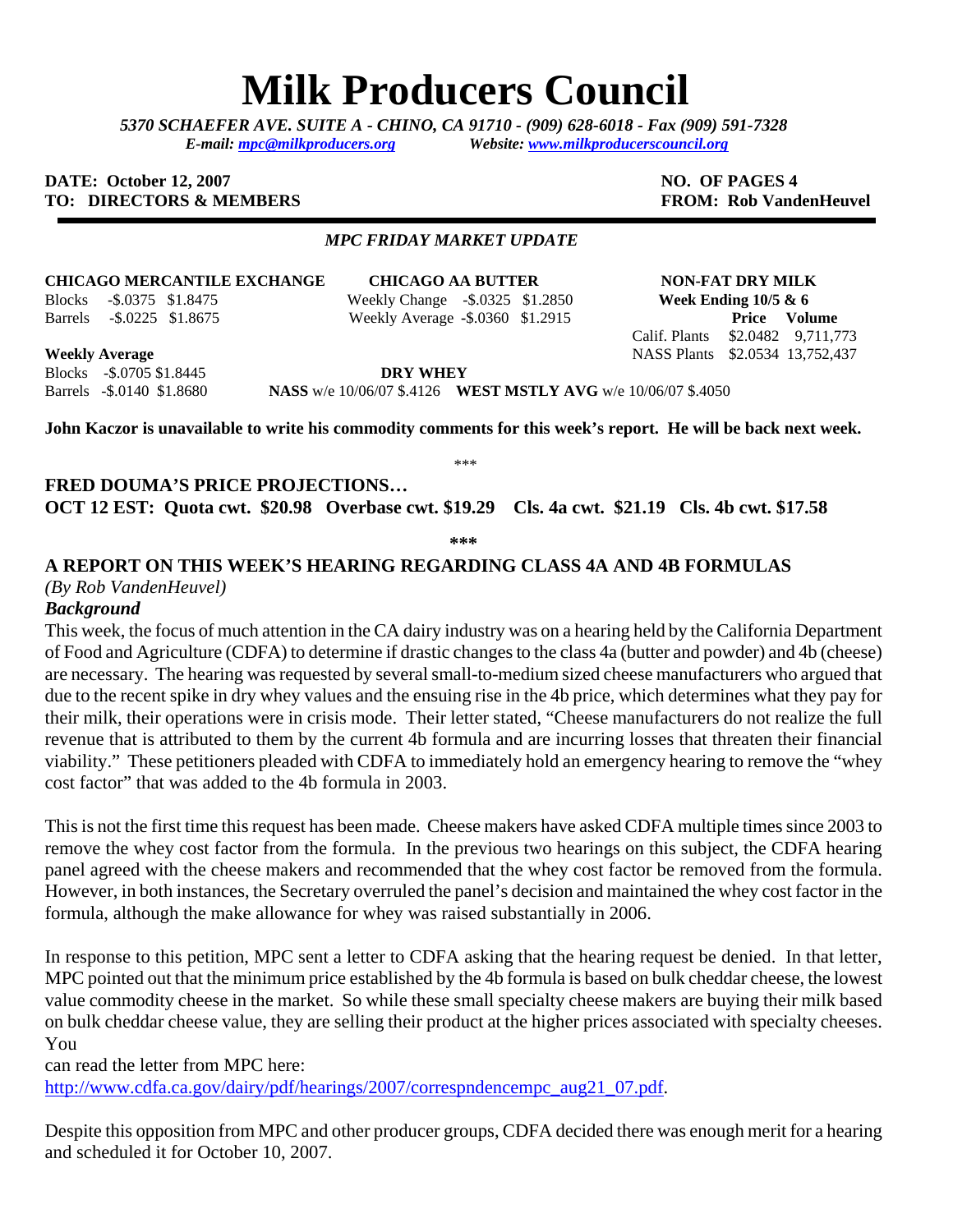# *The Producers' Compromise*

While MPC and other producer groups believe that the current inclusion of a whey factor in the 4b formula is appropriate, an effort began to find a middle-ground that would continue to provide a value for whey products for producers, while also addressing the concerns of the small cheese makers that are unable to process the kinds of valuable whey products that the larger-scale processors are able to. As this newsletter reported last month, an alternative concept was proposed to CDFA on behalf of MPC, Western United Dairymen (WUD) and the Alliance of Western Milk Producers (representing California Dairies, Inc. and Dairy Farmers of America). This proposal would exempt from the whey cost factor the first 100,000 lbs. per day that a manufacturer processes into cheese. It would also tie the make allowance for dry whey to the make allowance for nonfat dry milk plus \$0.03 per pound to account for extra costs associated with processing whey. Finally, the proposal includes a "snubber" that would prevent the whey factor from being negative and draining on the pool when the price of dry whey drops below the make allowance.

# *Other Alternative Proposals*

Most of the other alternative proposals came from processors and requested adjustments to the make allowances for cheese, butter and powder. However, one alternative proposal of note came from California Dairies, Inc. (CDI). Their proposal would create a \$0.50 per cwt. credit for the first three years of operation for any new or expanding plant capacity. Historically, CDFA has used increased make allowances as a tool to incentivize new plant capacity, but CDI testified that it may be more appropriate for CDFA to target those incentives only to new capacity rather than spreading the incentives across all processors. MPC endorsed this concept in our testimony, which can be read at<http://www.milkproducerscouncil.org/oct07testimony.pdf>).

# *The Hearing*

The hearing lasted two days, with witnesses testifying all day Wednesday, and continuing Thursday morning. While each individual witness had a different spin, the presence of two opposing sides was clear. One the one side, the cheese makers argued that the whey factor was creating a formula that dramatically overpriced class 4b milk and that factor needed to be eliminated. On the other side producers argued that the recent whey market has shown that there is a definite value for whey and that it should remain part of the formula.

The day opened up with testimony from the petitioners. Included in this group were representatives from F&A Dairy (Newman, CA), Farmdale Creamery (San Bernardino, CA), and Marquez Brothers International (Hanford, CA). These witnesses told their stories of increased operating costs and their struggles to recoup the whey value as dry whey prices shot up rapidly earlier this year. They argued that producers are receiving a premium due to increased whey value, regardless of whether or not the whey is actually being processed and sold. Scott Hofferber, the Controller for Farmdale Creamery, argued that the wet whey stream coming off cheese operations has zero value in its raw form, and that producers should not be entitled to the profits received by processors that invest in equipment to turn an otherwise valueless byproduct into a sellable commodity.

In addition to the proposal by the small cheese makers, the other major proposal put forth by the processors was presented by Dr. Bill Schiek from the Dairy Institute of California. The Dairy Institute, which represents 34 milk processors in California, proposed the elimination of the whey factor in the class 4b formula, as well as increases to several make allowances and adjustors in the class 4a and 4b formulas. The Dairy Institute is strongly opposed to the compromise presented by MPC, WUD and the Alliance, stating that it would "provide potential relief to only the smallest plants." They are also strongly opposed the CDI proposal to incentivize new plant capacity, stating that it "treats competitors making the same products or competing for the same inputs differently."

During his testimony, Dr. Schiek discussed the shortage in processing capacity in California. Some of his remarks included:

- "The regulated price for milk used in manufactured products, particularly cheese, is too high."
- "Milk output growth is accelerating...dairy manufacturing plant capacity has not been keeping up."
- "More cheese plant capacity is at risk for loss due to…the whey factor in the class 4b formula."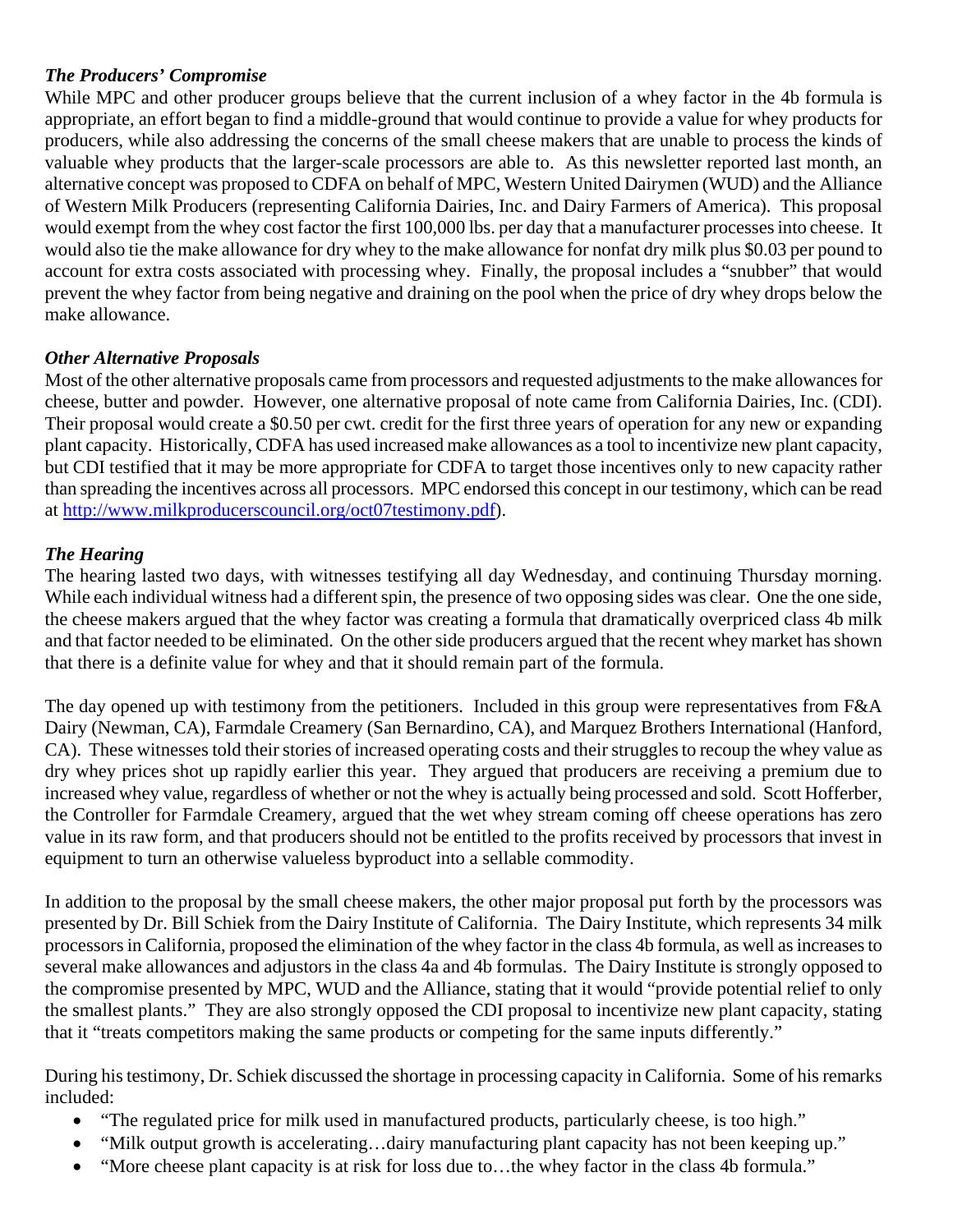• "It is the duty of the Secretary to address this situation."

Dr. Schiek also echoed the comments of earlier witnesses in arguing that producers should not be entitled to the revenues derived from whey processing operations. In fact, Dr. Schiek went a step further to argue that producers "are not entitled to the cheese, butter, and nonfat dry milk revenues received by dairy product manufacturers either." Instead, he argued "producers are entitled to a market price that will bring forth an adequate supply to meet the demand for that commodity."

Other witnesses that supported the comments of Dr. Schiek and the petitioners were John Jeter (Hilmar Cheese), Joe Paris (Joseph Gallo Farms), Sharon Hale (Crystal Cream and Butter Company), Michael McCully (Kraft Foods), Sue Taylor (Leprino Foods Company), and Greg Dryer (Seputo Cheese USA Inc.).

The first witness testifying on behalf of producers was Tiffany LaMendola from Western United Dairymen. Tiffany expressed the producers' strong opposition to completely removing the whey factor from the 4b formula and outlined the joint alternative proposal drafted by MPC, WUD and the Alliance. Her testimony pointed out that according to CDFA data, by exempting the first 100,000 lbs. of raw milk per day that a cheese maker processes, 35 of California's 60 cheese plants will be completely protected from paying *any* whey factor and the remaining cheese makers would receive substantial relief through this exemption. After discussing the MPC/WUD/Alliance alternative proposal, Tiffany also addressed the other ideas put forth for the hearing, such as the CDI credit for new plant capacity. She testified that while WUD was not able to endorse the credit at this time, they are working to establish an "industry committee to deal directly with plant capacity and develop a strategic plan for the industry."

On behalf of Milk Producers Council, I also testified on the importance of maintaining a whey value in the class 4b formula and the merits of the MPC/WUD/Alliance alternative proposal. I also expressed MPC's recognition that something should be done to address the shortage in plant capacity, but across-the-board increases in make allowances provide no such incentive. Instead, MPC supports the more targeted and transparent proposal put forth by CDI. On this issue, I did point out, however, that it is the cooperatives, and not CDFA, that either need to build the capacity or apply some long overdue discipline on their members. In the conclusion of my testimony, I stated "the State of California can no longer take on the responsibility to find a California home for every gallon of milk any California producers want to produce."

Also testifying on behalf of producers in support of the MPC/WUD/Alliance proposal were Bill Van Dam (Alliance of Western Milk Producers), Kevin Abernathy (California Dairy Campaign), and Linda Lopes (California Dairy Women).

The CDFA panel was also able to hear testimony directly from dairy producers. Barbara Martin, Ray Souza, Joe Mendoza, Jr., and Rien Doornenbal all testified in support of the MPC/WUD/Alliance proposal. These witnesses were able to give a more personal testimony on the economic pain dairy producers felt during the extremely low milk prices of 2006. These producers explained that dairies, too, are facing increased costs of production, and that elimination of the whey cost factor from the formula would be devastating to producers throughout the state.

The CDFA panel will now consider all the testimony presented, as well as any post-hearing briefs that are filed in the next week. Under California rules, they will be issuing a final recommendation sometime in the next two months.

*Managers Note: This was the first hearing I've testified at, and quite frankly, a painful hearing to sit through. Listing to the plights of the cheese makers, it's difficult to separate the facts from hyperbole. Stories of economic crisis and financial losses were commonplace in the testimony given.* 

*Throughout the hearing, the overriding question coming from the CDFA hearing panel was, "How do we find a middle ground?" "How do we bring both sides together to find a compromise?" What was frustrating to the producers was that the panel seemed to not even recognize the MPC/WUD/Alliance proposal as a compromise!*